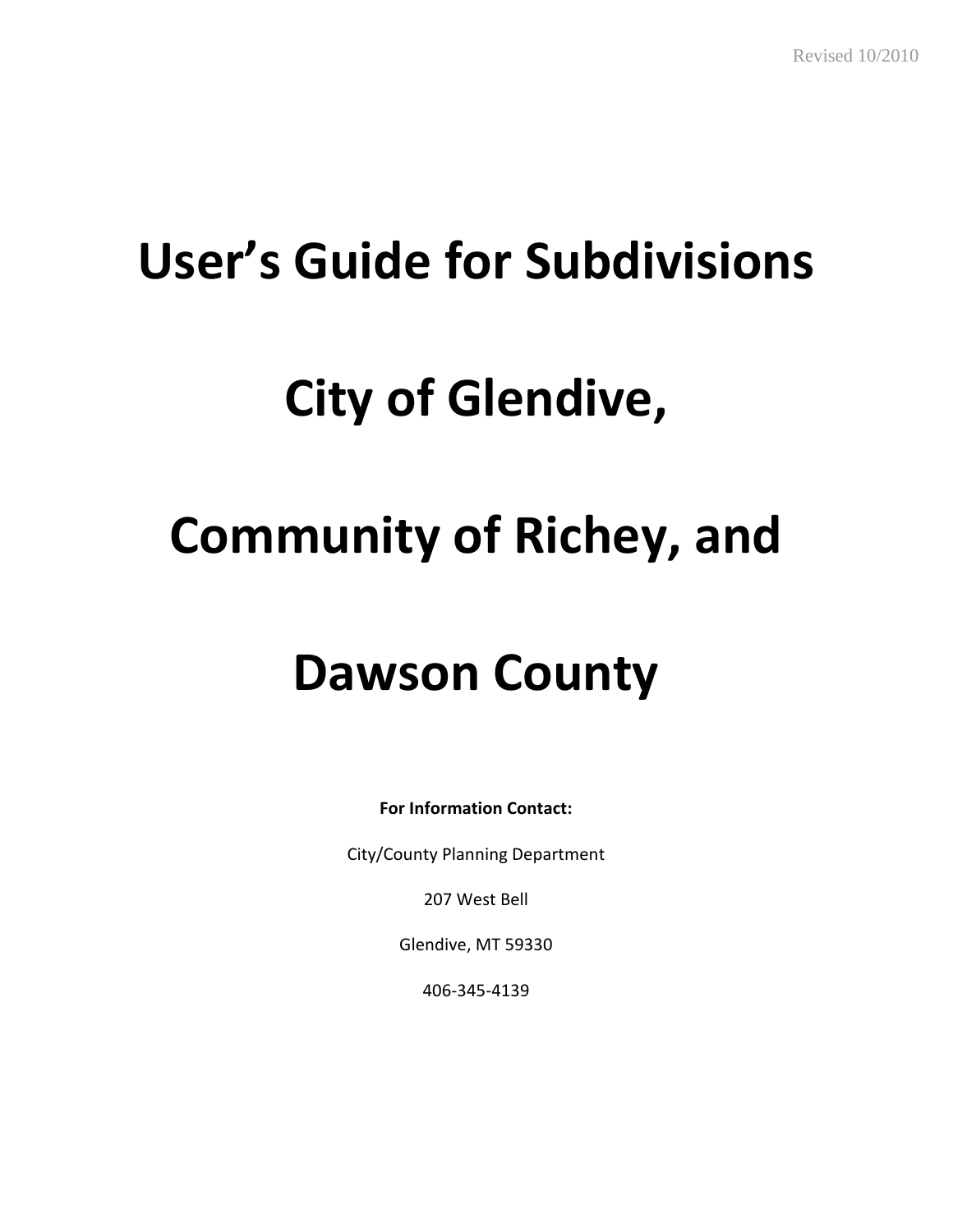#### **The Montana Subdivision and Platting Act**

In 1973 the Montana Legislature passed the Subdivision and Platting Act, (Title 76, Chapter 3, MCA) which requires local jurisdictions to adopt and enforce local subdivision regulations. Dawson County has had subdivision regulations since that time and the regulations currently in effect were adopted December 1993 and amended in June 1995 and amended again in September 2007. These regulations describe the procedures and requirements necessary to create a subdivision. They were adopted to ensure that the subdivision is in the public interest and that the negative effects are adequately addressed through the public review process.

This guide is intended to provide a "snapshot" of the subdivision process, some of the requirements, and some things to think about when considering subdividing. This document provides important information for both the person contemplating doing a subdivision and their surrounding neighbors. To have a complete understanding, please refer to the Dawson County Subdivision Regulations (DCSR). You may obtain a copy of the Subdivision Regulations from the City/County Planning Department or online at [www.dawsoncountymontana.com/planner/.](http://www.dawsoncountymontana.com/planner/)

#### **Types of Subdivisions**

A **Subdivision** by definition includes all land divisions that create one or more parcels containing less than 160 acres that cannot be defined as a one-quarter aliquot lot. Also included in this definition are mobile home parks, recreational vehicle parks, leased lots, and certain condominiums. Subdivisions are divided into several categories based on the number of lots/spaces being created.

**Minor subdivision** – a subdivision that creates five or fewer lots. **Major subdivision** – a subdivision that creates six or more lots.

Within the **Minor Subdivision** category are **First Minor** and **Subsequent Minor** subdivisions. A **First Minor** is a subdivision from a tract of record which has not been subdivided or created by subdivision or which has not had more than five parcels created from that tract of record since July 1, 1973.

A **Subsequent Minor** is any subdivision of five or fewer parcels from a tract of record which is not a First Minor subdivision.

#### **Exempt Divisions of Land**

Some divisions of land are exempt from subdivision review unless they are deemed an attempt to evade the subdivision regulations. You must submit a preliminary Certificate of Survey or Amended Plat to the City/County Planner in order to determine if your proposal meets the exemption requirements.

Exempt land divisions include:

- gifts or sales to family members
- security for mortgage, lien, or trust indentures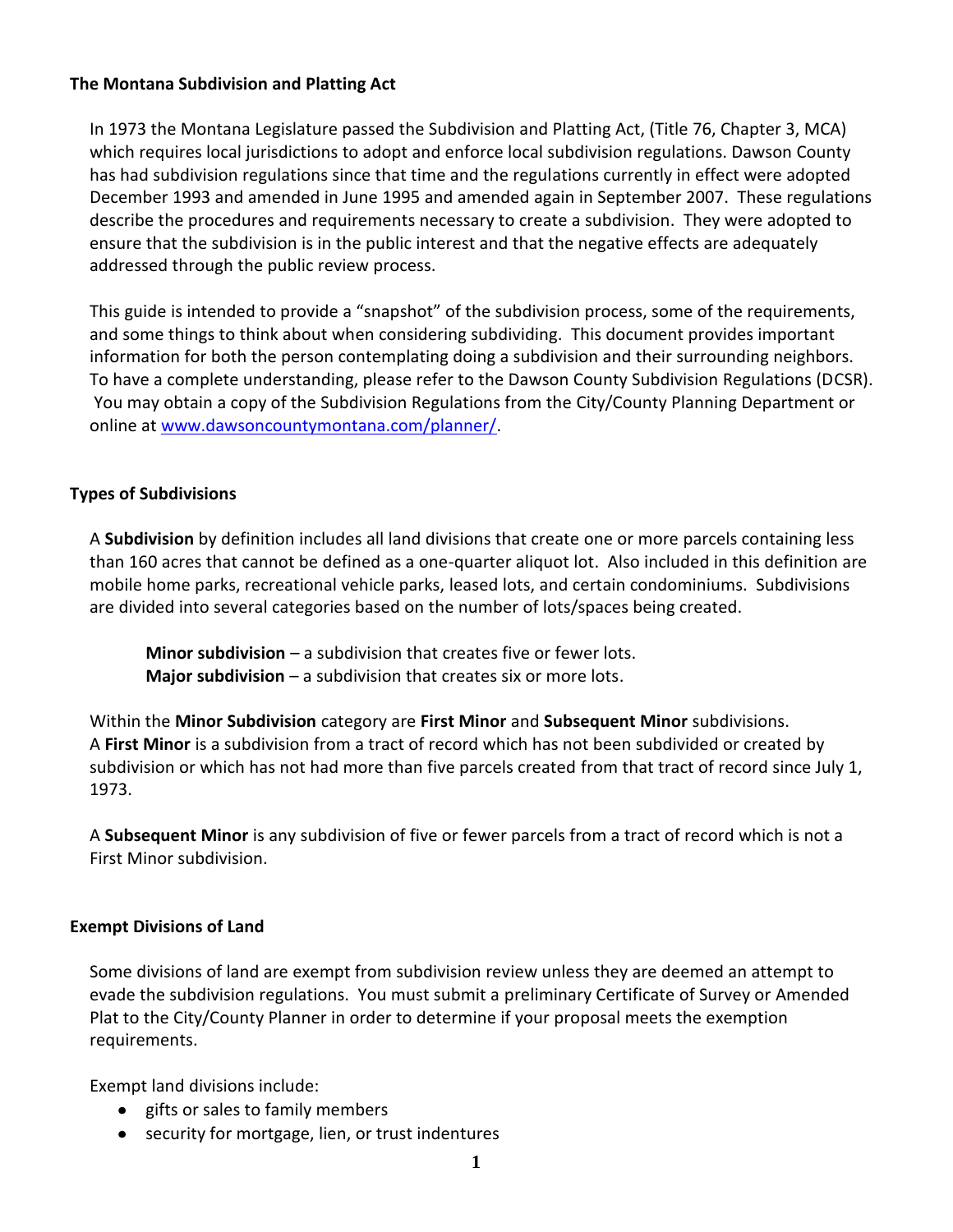- agricultural exemptions
- relocations or aggregations of common boundary lines
- court orders
- right-of-way or utilities

Exempt land divisions are reviewed by the City/County Planning Department, County Sanitarian or City Public Works Department, and the governing body.

#### **The Subdivision Process**

The type of subdivision proposed will dictate the type of review that is required, the application fees and some of the development standards. The process to create a subdivision involves a number of required steps dictated by state and local government which must be followed in a certain order.

#### **Step 1. Preliminary Investigations**

The process of creating a subdivision is neither inexpensive nor quick. From the time the developer decides the subdivision has merit and hires a surveyor, the process will take up to, and exceeding, 6 months for a minor subdivision and longer for a major subdivision, before any deeds can be filed with the Dawson County Clerk and Recorder. **Start your project early and be patient.**

The first step before even beginning the process of creating a subdivision is to go to the County Clerk & Recorder's Office and City/County Planning Department to determine if any covenants, restrictions, or Zoning Districts have been placed on the property to be subdivided.

The next step is to get a site evaluation done from the Environmental Health Department (Sanitarian), to find out the feasibility of septic systems and wells. If there is a problem in either of these two areas, continuing with the subdivision process may not be possible, or the subdivision design may have to be reconfigured to meet zoning standards, allow for existing or necessary easements, or installation of adequate sanitary services.

The success of most projects depends on this first step. Below are a number of questions that will help refine a proposal and perhaps suggest whether a project will work.

- Will the subdivision be served by a public water and waste water system or by individual systems on each of the lots?
- Are there any constraints (soil types, high groundwater, etc.), which might limit the use of septic systems?
- Is there enough groundwater to support domestic wells?
- How deep will the wells need to be?
- Will the subject property be able to support the number of septic systems and wells that may be proposed?
- Are the lot sizes consistent with covenants, if any?
- Are the lot sizes consistent with zoning regulations, if any?
- Is there legal and physical access to the property?
- Does the land pose any constraints for development (slopes, wetlands, wildlife habitat, etc.)?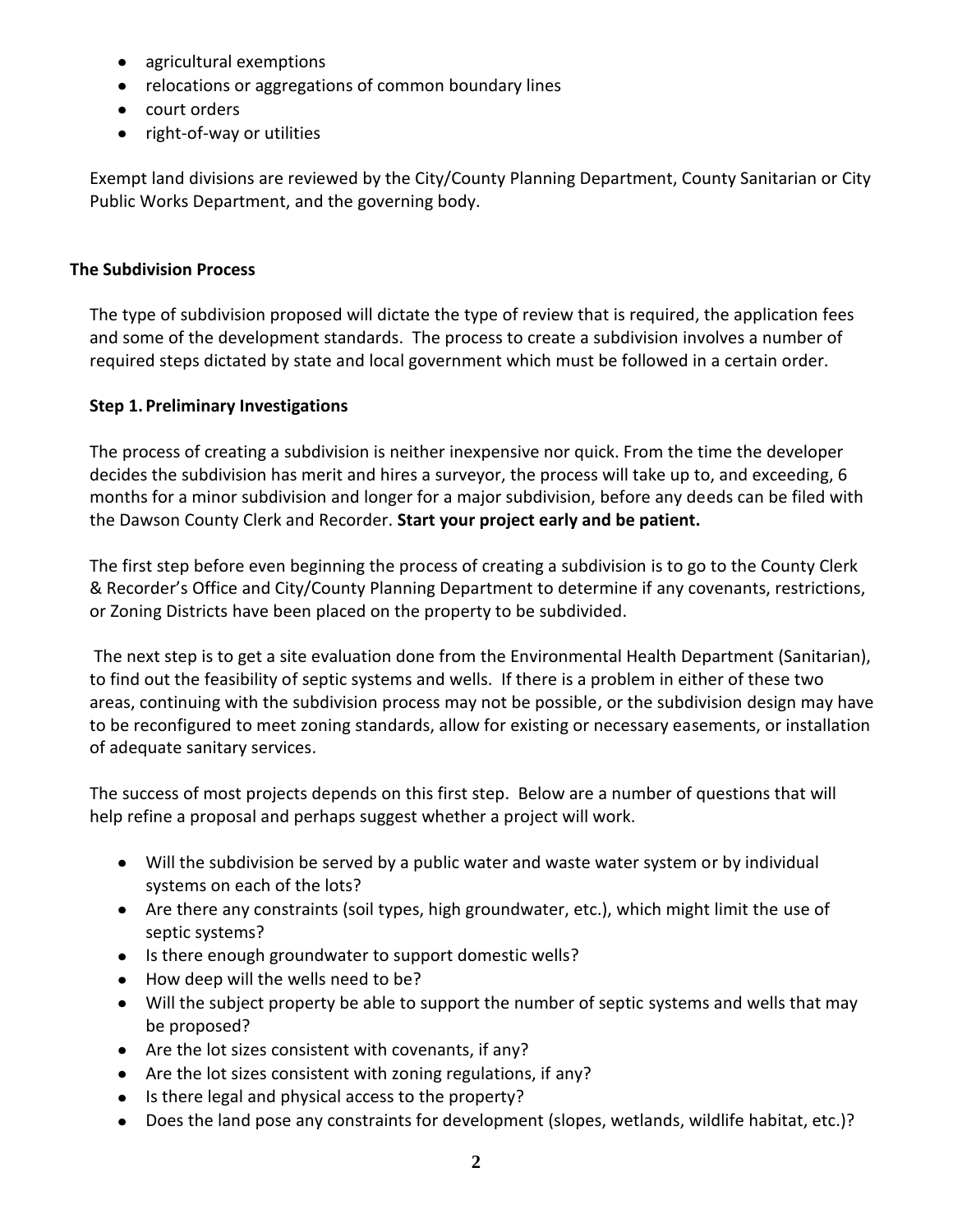- Does the land pose any opportunities for development (views, natural amenities, etc.)
- Does the location of the proposed subdivision pose any constraints or opportunities? (distance to local services, proximity to parks, etc.)
- Is the subject property within a rural fire district?
- What is the area around the proposed subdivision like (land uses, lot sizes, etc.)?
- How much will it cost to put in the needed infrastructure inside and outside of the subdivision (roads, utilities, etc.)?
- How much will it cost to go through the process and get it surveyed?
- What is the target market?
- Is there a demand for the type of lots that would be created? Will that demand be there when the project is near completion? Is there variability in the product (various lot sizes) to adapt to a potentially dynamic market?
- What amenities are people looking for?
- How quickly will the lots need to sell in order for the project to succeed (absorption rate)?

If there are no prohibitive restrictions on the property and the site evaluation is good, then a preapplication meeting with the City/County Planner is next.

#### **Step 2. Pre-Application Meeting**

Once the subdivider determines that the project seems to have merit and decides to go forward, he or she will then meet with the Planning Department to discuss the proposal *prior* to submitting application materials and application fees. A pre-application meeting will help the Planning Department to become familiar with the proposal and will help the subdivider become familiar with the County's policies, regulations, and procedures. It also gives the department an opportunity to identify issues and discuss possible ways to avoid, minimize, or mitigate negative effects.

At this meeting the subdivider should present to the City/County Planner a sketch of the existing property and the proposed subdivision layout. This does not need to be a surveyed plat, but should be scaled and drawn such that pertinent information is accurate and made clear to the Planner.

The sketch should include such information as:

- Physical location (street address or identifying landmarks)
- Approximate boundaries of existing tracts or lots
- Adjacent roadways
- Adjacent property owners
- Natural features of the land (including waterbodies and floodplains)
- Existing structures and improvements
- Existing utility lines
- Existing easements and rights of way
- Existing zones, if any
- Existing noxious weeds
- Existing water rights or irrigation districts
- Proposed public or private improvements
- Proposed utilities, easements, rights-of-way, parks, open space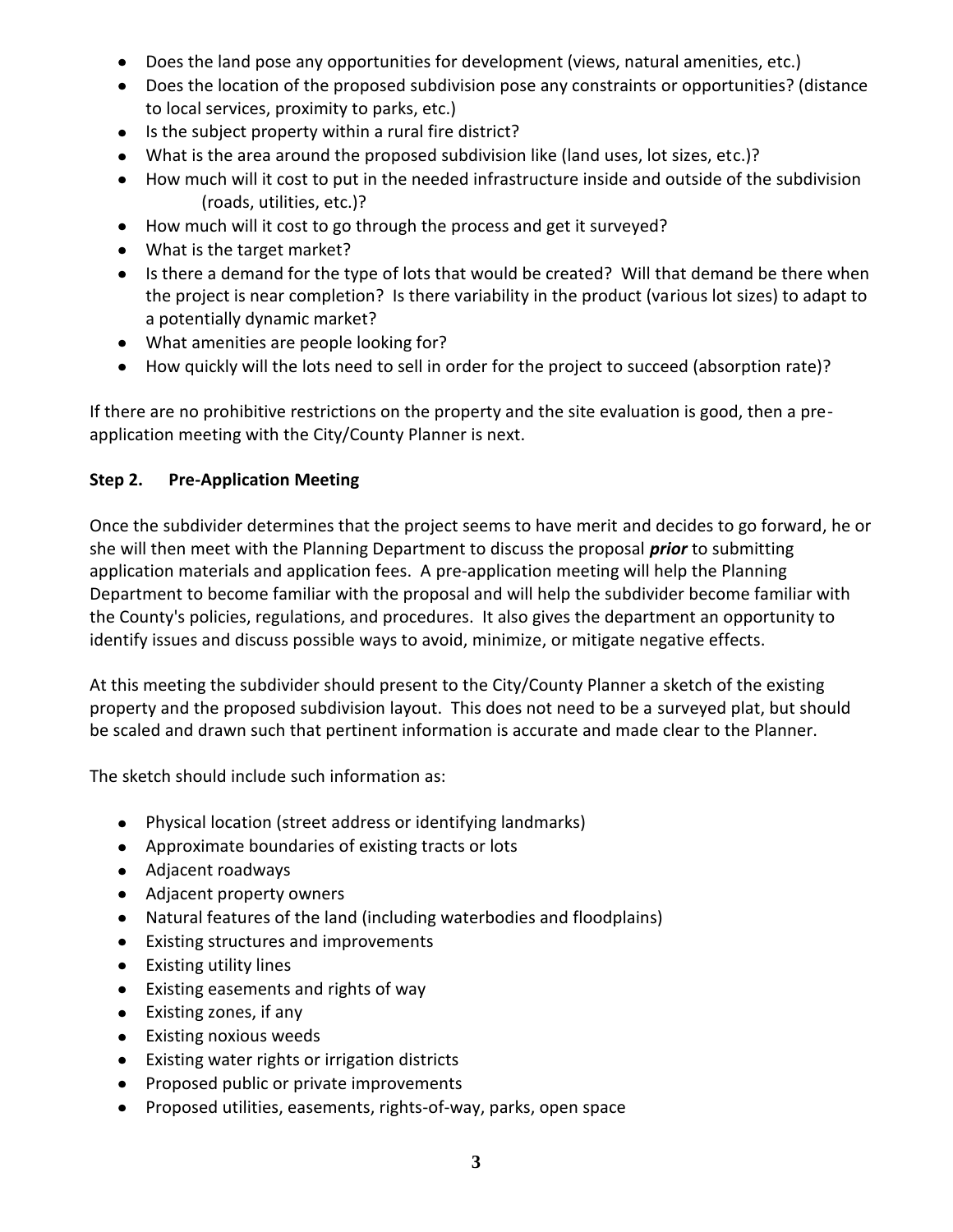The City/County Planner will identify state laws, local regulations, and growth policy provisions that may apply to the subdivision review process, including floodplain and zoning regulations. The City/County Planner will provide the subdivider with the subdivision application forms, check list, fee schedule, and any other information applicable to and necessary to complete the division proposed of land.

The property owner may choose to complete the application and gather the required materials themselves, or they may choose to designate an agent to handle the application process on their behalf.

#### **Step 3. Submittal of a Subdivision Application**

Following the pre-application conference, the applicant submits a subdivision application to the Planning Department, along with the required supporting documents outlined during the preapplication process, and the appropriate fees.

The Planning Department then has five (5) working days to review the application for completeness and shall then provide a statement to the applicant or agent as to whether the application is complete or not. If not, the application will be returned to the applicant with a notice of the missing documents. A resubmitted application will again be subject to the five (5) day completeness review period.

Within fifteen (15) working days of determining that the application is complete, the City/County Planner determines the application to be complete, the Planner will determine if the application materials are sufficient for an accurate review of the proposal. If any of the application materials are determined to not be sufficient to allow for an accurate review, the City/County Planner will notify the applicant or their agent as to what further information is necessary to begin the review. A resubmitted application will again be subject to the five (5) day completeness review period.

Once the application is complete and all submitted materials are determined to be sufficient for a full and accurate review, the subdivision review process begins.

#### **Step 4. Public Review**

Once the application is deemed sufficient, the application is subject to a public review process. The specific procedural requirements in this step depend on the type of subdivision that is being reviewed (major, minor, subsequent minor, or expedited). Major, minor, and subsequent minor subdivision proposals are reviewed by the Planning Board. Major subdivisions and subsequent minor subdivisions must go through a public hearing, but first minor subdivisions do not.

Major subdivisions are reviewed at two separate meetings -- the first is a preliminary presentation and the second is the formal public hearing. Subsequent minors are reviewed at one Planning Board meeting, but go through both the preliminary presentation and then a formal public hearing.

The City/County Planner will review the application materials and provide written findings and recommendations to the Planning Board and/or governing bodies. All proposals are reviewed using predefined criteria.

The Planning Board reviews the proposal, application materials, Planning Department findings and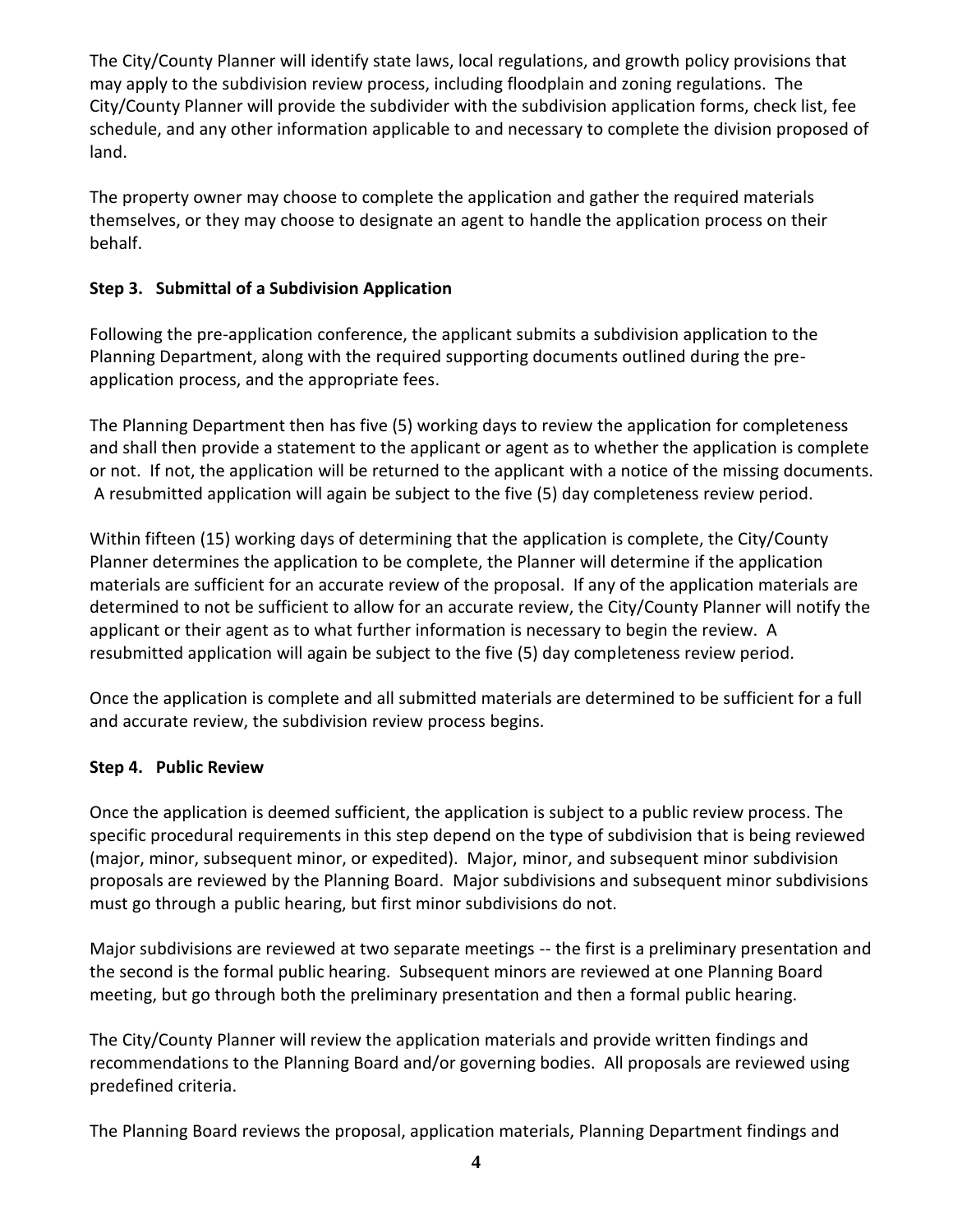recommendations, and public input (if a public hearing is required). The Planning Board will make a decision to approve, deny, or approve the proposal with conditions, and will then forward its recommendation to either the City Council or Board of County Commissioners for a final decision. Expedited minor subdivisions are reviewed by the City/County Planner who provides written findings and recommendations directly to the City Council or Board of County Commissioners for their review and decision.

#### **Step 5. Governing Body Decision**

The City Council or Board of County Commissioners will make a decision to approve, conditionally approve or deny a major, minor, or subsequent minor subdivision. Decisions are based on the Planning Board recommendations, the findings provided by the City/County Planner, the application materials, public review, and all other information collected during the review process.

An appeal process allows the applicant, applicant's agent, or an aggrieved party to contest that decision in District Court.

#### **Step 6. Completion of Conditions**

If the subdivision is approved with conditions, the governing body will list in their written decision a list of those conditions. These conditions ensure that the subdivision will meet legal requirements and protect the public interest, natural resources, and infrastructure, from adverse impacts and avoid the unnecessary expenditure of tax dollars. Depending on the subdivision, this list of conditions may be rather short or quite long. However, all conditions of approval must be met before a final plat can be filed.

#### **Step 7. File Final Survey**

When all of the conditions of an approval have been satisfied, the subdivider will submit a final survey, as prepared by a professional land surveyor, and verification that the conditions have been met. Once a final plat has been recorded with the Clerk & Recorder, deeds can be filled and thus the lots can be bought and sold.

#### **Expedited Review**

Some first minor subdivisions qualify for an expedited review, which means they receive staff review followed by a governing body decision, and do not go before the Planning Board or receive a public hearing. To be considered for the expedited review process, the following criteria must be met by the proposal:

- Must be a first division of land
- No more than one additional lot is created and the remaining land is greater than 160 acres in size;
- No land is dedicated to the public;
- Each lot has suitable access pursuant to City of County standards;
- The proposal does not pose significant issues concerning the public health, safety or welfare.
- Approval from DEQ or the County Sanitarian must already be obtained prior to subdivision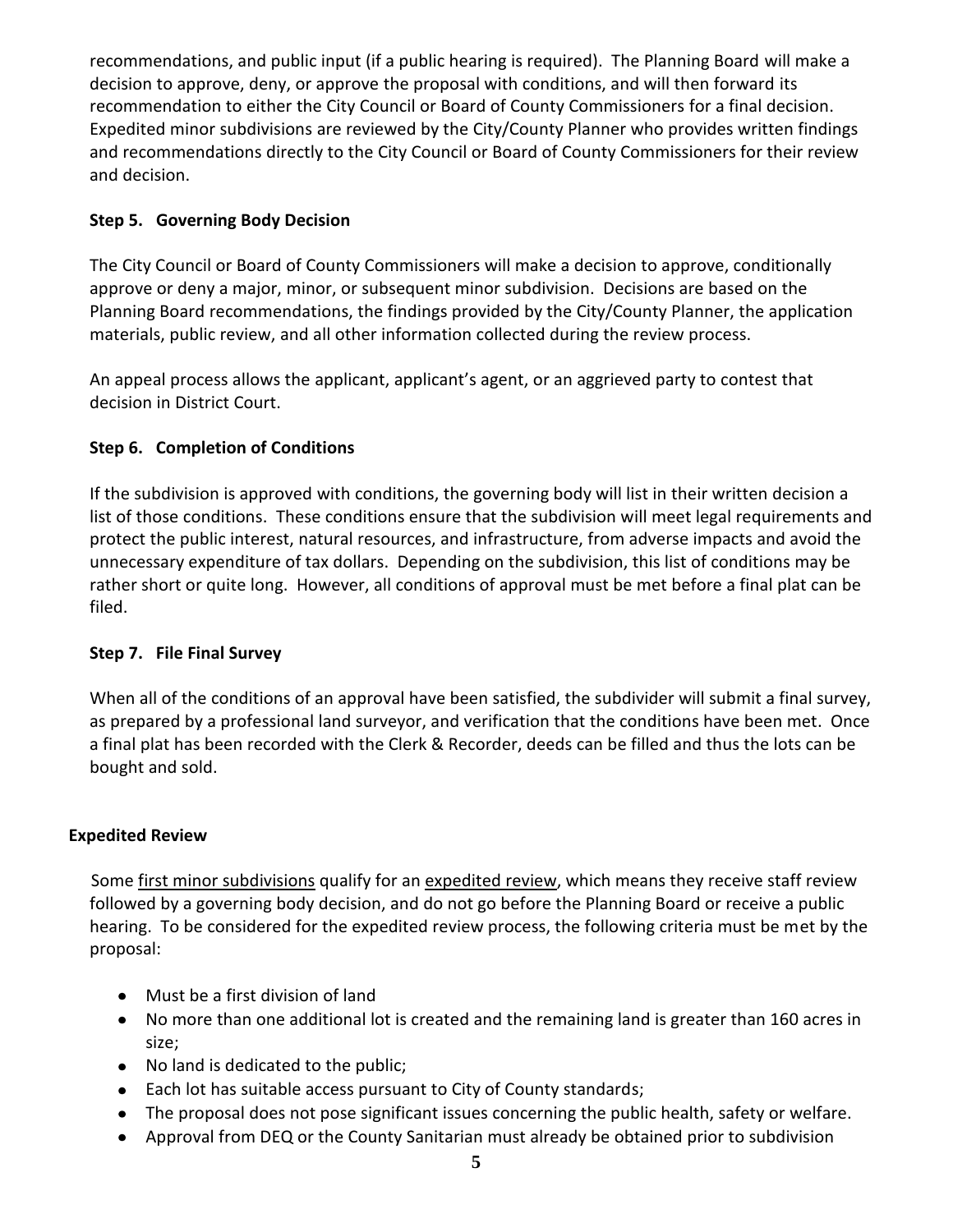review; and

The proposal is consistent with all provisions of the Subdivision Regulations.

#### **Participants in the Subdivision Process**

**Subdivider:** Depending on the complexity and size of the project, the subdivider (applicant or agent) will need to enlist the expertise of different professionals. Just a few, or all of the following, may be part of the subdivider's team:

- **Professional Land Surveyor**
- Land Use Consultant
- **Environmental Specialists**
- **Professional Engineer**
- **Attorney**
- Real Estate Professionals
- **Financial Institution**

**Public**: Members of the general public are important parts of the decision making process for major subdivisions and subsequent minor subdivisions. A public process is necessary because subdivisions normally create impacts that are public concerns and can ultimately result in the expenditure of taxpayer dollars or degradation of natural resources or could ultimately affect the character of a community. Many issues related to traffic, wildlife, public services, irrigation water delivery, agricultural land, appropriate land use, and others are discussed in public hearings before the Planning Board, City Council, and the Board of County Commissioners before a final decision is reached.

The **City/County Planner** is authorized to implement the administrative provisions of the Subdivision Regulations. For each subdivision, the Planning Department reviews the application, visits the site, and prepares a written report to the Planning Board and/or governing bodies. The Planning Department's report documents whether the proposal meets the local subdivision regulations and analyzes the effects of the subdivision against the relevant review criteria. The Planning Department works with the subdivider to ensure compliance and also works with those interested in a particular subdivision to answer their questions.

**Other City/County staff** members may be involved in the review process, depending on the complexity or specific conditions of the proposal. These staff may include persons from the fire department, police department, public works, the weed board, the road department, etc.

The **Planning Board** is a 9 member volunteer body appointed by the Board of County Commissioners and City Council to review the Planning Department's reports and recommendations and then hold public meetings and provide these recommendations to the governing bodies on major and minor subdivisions.

The **Board of County Commissioners** makes the final decisions on land use issues for Dawson County. In making their decisions, the Commissioners consider the comments and recommendations of the Planning Department, the Planning Board, and comments from the general public, in reference to the effects a project has on the relevant review criteria.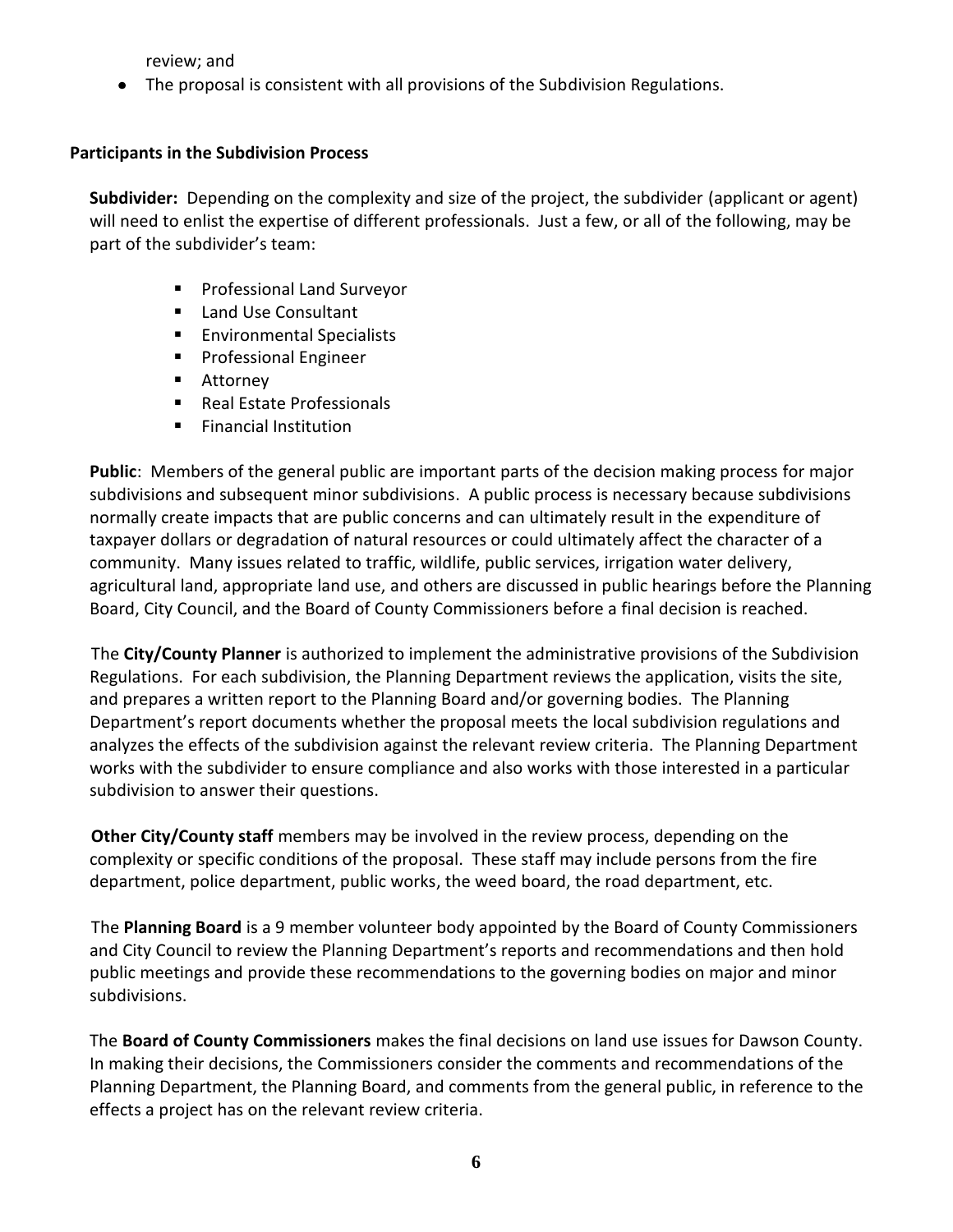The **Glendive City Council** makes the final decisions on land use issues for the City of Glendive. In making their decisions, the Commissioners consider the comments and recommendations of the Planning Department, the Planning Board, and comments from the general public, in reference to the effects a project has on the relevant review criteria.

#### **Review Criteria**

The Planning Department's review, the Planning Board's recommendation, and the governing body's decision regarding a subdivision proposal are all based on the following:

- Does the proposed subdivision meet the standards of the Dawson County Subdivision Regulations and the Montana Subdivision and Platting Act?
- Is the proposal consistent with zoning regulations and any deed covenants?
- Does the proposed subdivision provide easements for location and installment of utilities?
- Does the proposed subdivision provide legal and physical access to each parcel?  $\bullet$
- Does the proposed subdivision have adequate water and sanitation opportunities?
- Does the proposed subdivision adversely affect the following elements:
	- a) *Agriculture* (ie: the agricultural sector, loss of agricultural ground, effects on surrounding agricultural activities);
	- b) *Agricultural Water-User Facilities* (ie: irrigation ditches, head gates, pipes);
	- c) Local Services (ie: public road system, police and fire protection; utilities and public schools);
	- d) *Natural Environment* (ie: groundwater; riparian/wetland areas; soil erosion; air pollution; noxious weeds; historical, cultural, archeological, or paleontological features);
	- e) *Wildlife and Wildlife Habitat* (ie: streams and rivers; riparian and wetland areas; rare, threatened, or endangered species; critical wildlife habitat; critical wildlife travel corridors);
	- f) *Public Health and Safety* (ie: disease control and prevention; emergency services; environmental health; flooding; fire or wildfire hazards; rock falls or landslides; unstable soils; steep slopes; other natural hazards; high voltage lines; high pressure gas lines; air quality hazards; vehicular traffic safety hazards; industrial activities, mining activities

Conditions may be imposed on a subdivision to reasonably minimize potentially significant adverse impacts identified through the review process. Mitigation conditions may include changing the number or configuration of lots, realigning roads or easements, installing appropriate infrastructure, and other actions that are appropriate. Conditions may also be imposed to insure that water and sanitation requirements, access requirements, zoning requirements, and all other applicable requirements are met. Conditions of approval may also be imposed in order insure that all other relevant review criteria are met (zoning, access, etc.).

#### **About the Subdivision Application**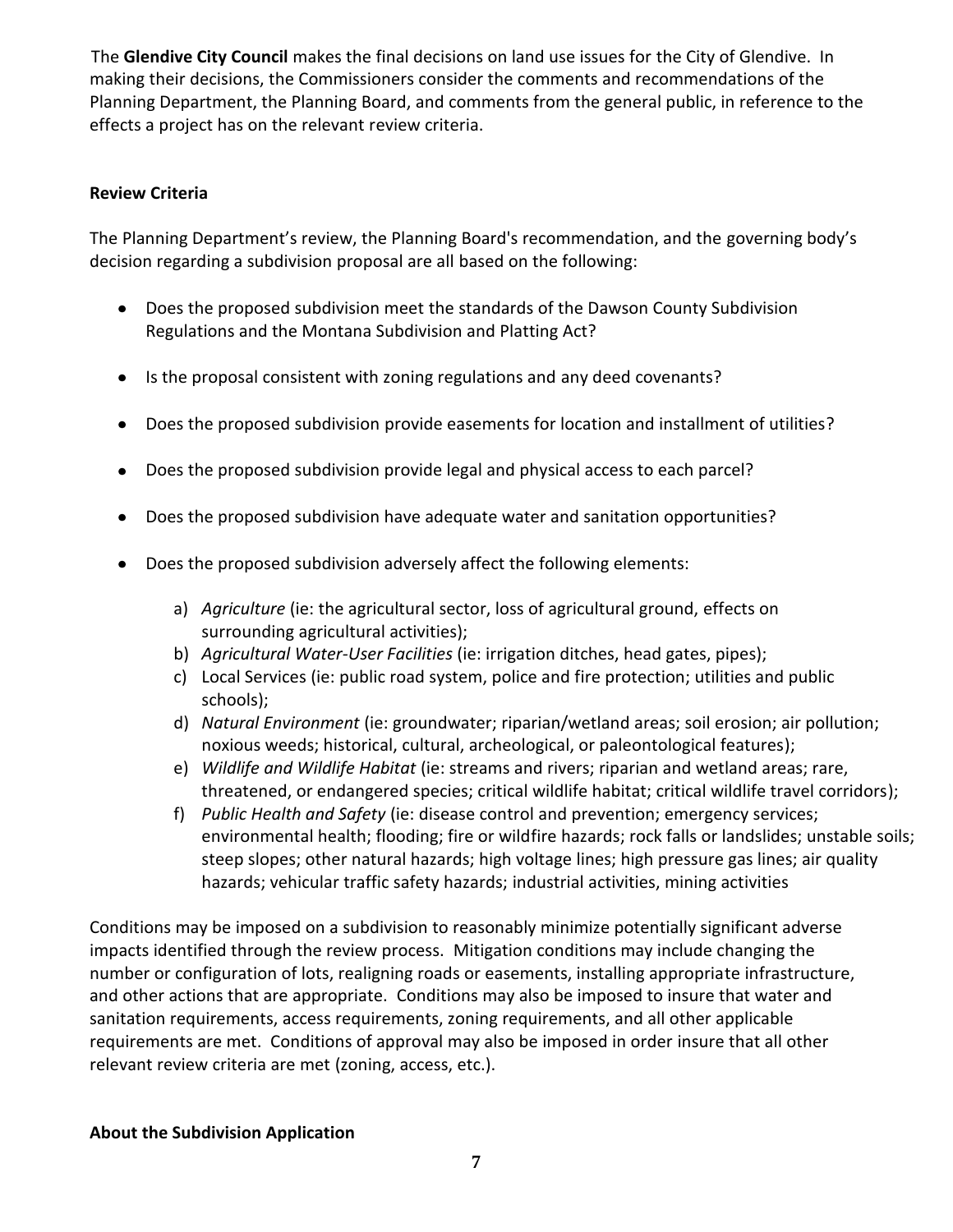A complete subdivision application consists of an application questionnaire which describes the general proposal and provides contact information; a narrative describing the proposal in detail; a narrative addressing the review criteria outlined above; a location map showing the location of the subdivision; an existing conditions map showing existing buildings and roads on the subject property as well as on adjacent properties; a topographic map showing contour lines and water features; a preliminary plat showing the subject property and the proposed layout of the lots; an application fee; and a subdivision guarantee. Depending on the proposal, it may also be necessary to submit an environmental assessment, a traffic impact analysis, an irrigation master plan, grading or engineering plans, and any other relevant information determined by the City/County Planner to be necessary for understanding and reviewing the proposed subdivision.

The application packet constitutes the subdivider's expressed preference for the development and the proposed mitigation measures to minimize any potential adverse impacts. A preliminary plat is the basis for subdivision review by the Planning Department, Planning Board, City Council, and Board of County Commissioners.

#### **Lot Sizes**

Many factors enter in to answer the question: "How big do the lots have to be?" From a sanitation standpoint the lots need to meet the minimum requirements of the Montana Department of Environmental Quality. Below is a generalized table showing the types of water sources and sewage disposal systems, and the resulting minimum lot size.

| Type of<br><b>Water Source</b> | Type of<br>Sewage Disposal | Minimum Lot Area        |
|--------------------------------|----------------------------|-------------------------|
| Individual Well                | <b>Individual Septic</b>   | 1 acre (43,560 sq. ft.) |
| <b>Public Water</b>            | <b>Individual Septic</b>   | 20,000 square feet      |
| Individual Well                | <b>Public Sewer</b>        | 20,000 square feet      |
| <b>Public Water</b>            | <b>Public Sewer</b>        | None specified          |
|                                |                            |                         |

Sanitation Guidelines

When a subdivision is subject to the restrictions of a voluntary zoning district, covenant, or deed restriction, lot sizes must conform to the applicable requirements if they are more restrictive than the sanitation requirements.

While the minimum lot size is often times established by regulation, the optimum lot size is a product of many factors, including environmental and economic concerns. Environmental considerations may include slope, streams, wetlands, soils, and wildlife habitat. Economic factors may include road location and length, infrastructure and utility costs, prevailing lot sizes in the area, and the real estate market.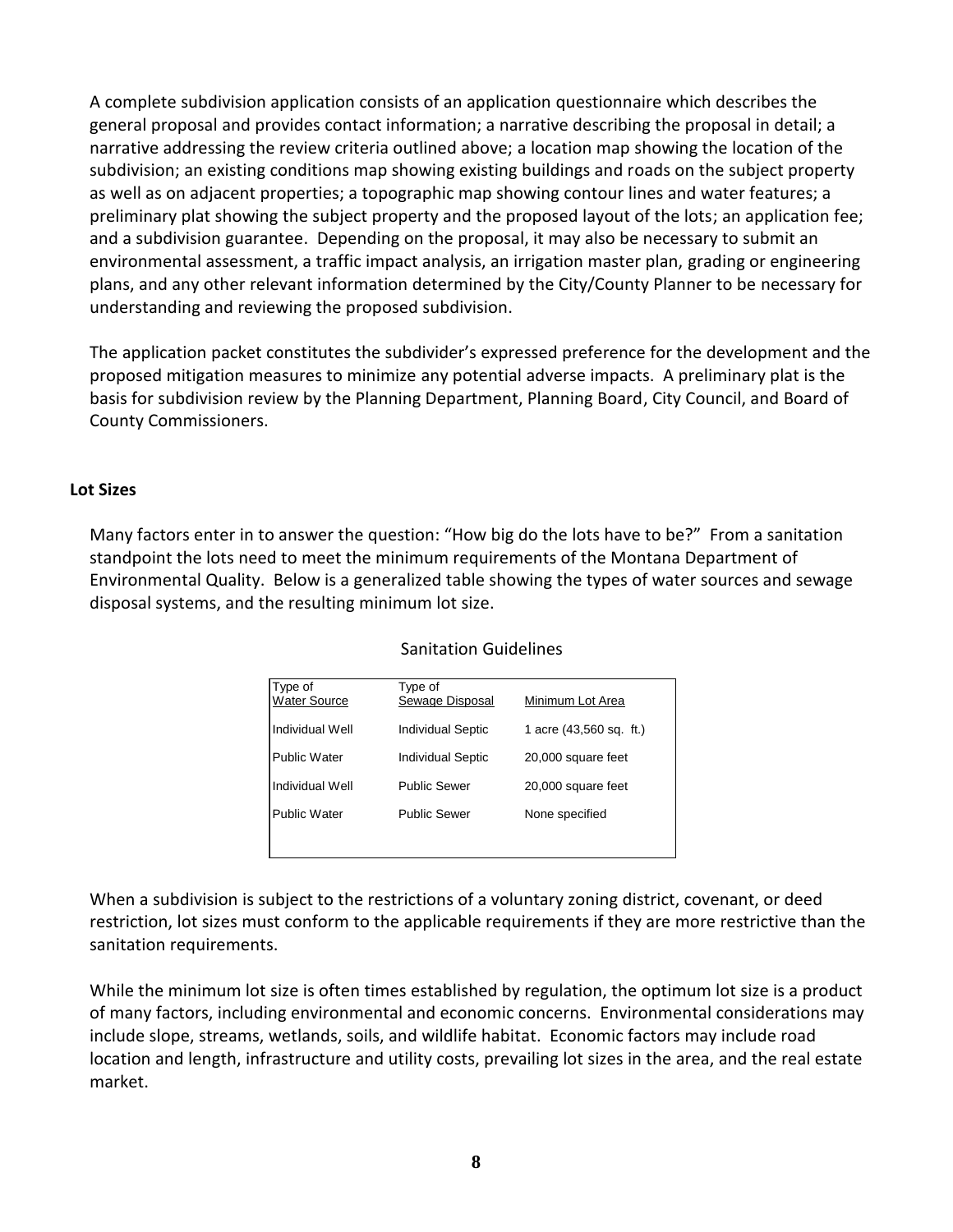#### **Addressing Consequences of a Subdivision**

Each and every subdivision has consequences for the parcel, adjoining properties, and the community at large. Some can be positive and some negative, some insignificant and others can be severe. When adverse impacts of a proposal have been identified during the preliminary investigations, the preapplication conference, or through the public review process, the subdivider should take steps to help identify potential ways to address them. Significant adverse affects are grounds for denial of a subdivision proposal. There are three primary ways to address impacts, which should be used in order: Avoid, Minimize, Mitigate. All three could involve significant redesigning of the original proposal.

#### **Design and Development Standards**

To help avoid adverse impacts of subdivisions on the general public and on the surrounding landowners, the County has adopted minimum design and development standards which must be met by every subdivision proposal. These are described in detail in Section VI of the Dawson County Subdivision Regulations.

**Design Standards** - Specific standards must be met for lot design and configuration, access, road alignment, developable lots, impact mitigation, drainage facilities, water supply systems, sewage treatment, solid waste, utilities, water course and irrigation easements, public dedications, fire protection, noxious weeds, etc.

**Development Standards** – When required or proposed as part of the subdivision, infrastructure improvements are generally required to be designed, installed, and paid for by the developer as a condition of subdivision approval. A professional Engineer or other qualified individual must certify in writing that the required improvements have been completed to City or County standards. Depending on the proposal, a subdivider may need to provide all or just a few of the following:

- *Roads*  New roads internal to a subdivision must be built to the governing body's standards. Existing roads leading to and/or adjacent to the proposed subdivision may need to be upgraded and improved to handle the anticipated traffic generated by the subdivision. The road standards in terms of road width and construction requirements increase as the number of lots that the road serves increases- more lots means higher standards. Other requirements for road name signs, traffic control signs, and common driveway approaches are imposed when appropriate.
- *Irrigation Facilities* If the subject property has irrigation water rights the subdivider must either remove the water rights from the property or must design and install an irrigation delivery system to provide irrigation water to each of the lots. If the subdivision is in an irrigation district, the district will need to sign off on the irrigation plan.
- *Electricity, Gas, Telephone Service* The subdivider must provide a utility easement to each of the lots for electricity, gas and telephone.
- *Water and Wastewater* If the lots will not be served by an individual well and septic system, the subdivider must install a central water system and/or sewage disposal system. If an individual well and septic system are to be used, they must be designed to meet the minimum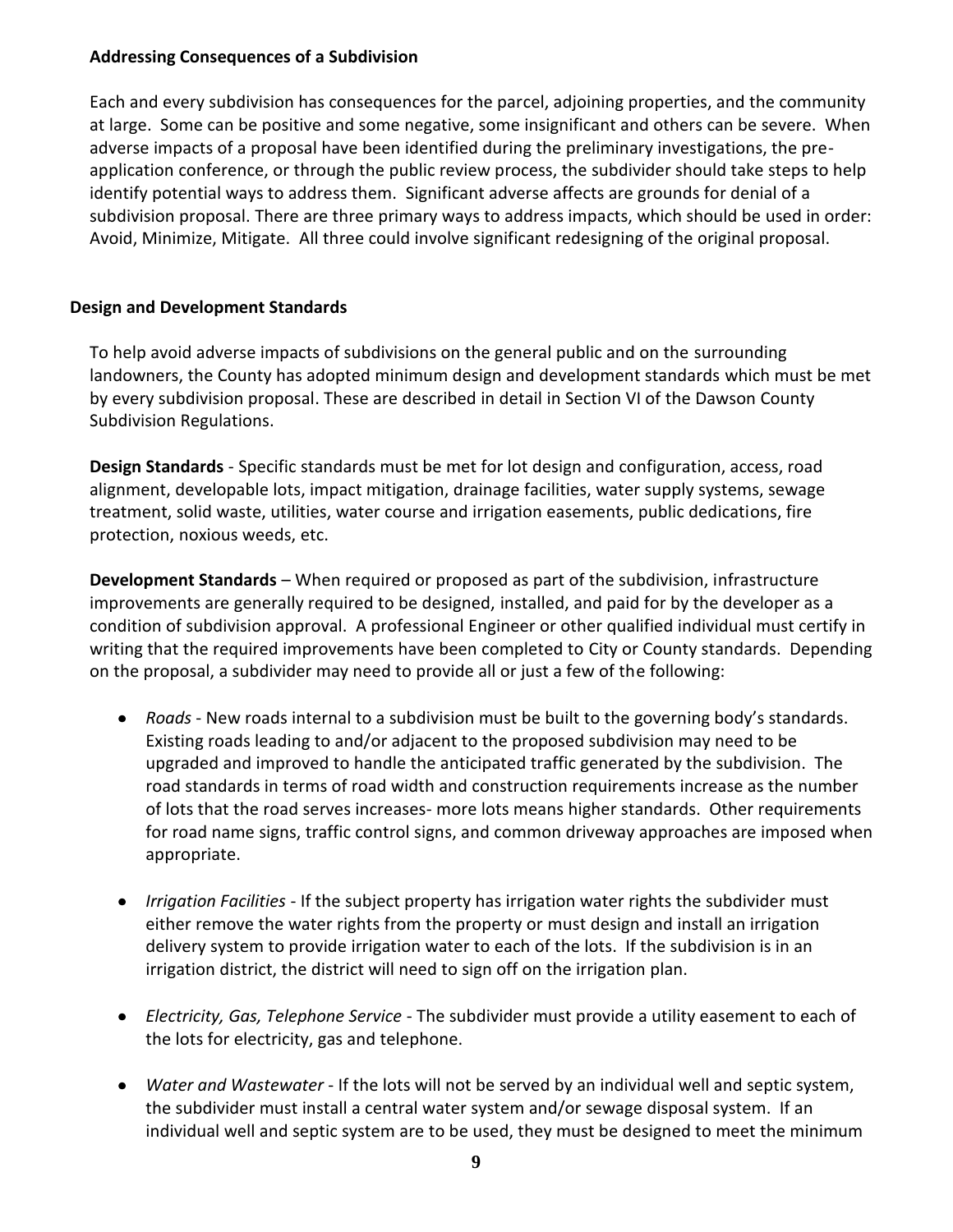standards of the Montana Department of Environmental Quality. Typically, the homeowner and not the subdivider, installs and pays for these systems.

- *Mail Service* A central mailbox for all of the lots may be required if mail delivery will not be provided to each individual lot.
- *Fire Protection* Each lot in the subdivision must be located within the boundaries of a fire district. A subdivision served by a municipal water system must include fire hydrants, the number and placement of which must be approved by the fire chief.
- *Storm Water Drainage* Stormwater drainage must be reviewed and approved and facilities must be provided to prevent damage to the subdivision or to adjoining properties.
- *Noxious Weed Control* The subdivider is responsible for ensuring that noxious weeds are controlled in the subdivision, especially on areas such as roadways.
- *Parks* If the project is a major subdivision, the subdivider must either dedicate a portion of the subdivision for park purposes or contribute money to the governing body.

#### **Development Costs**

A subdivision will incur a number of costs that should be factored into the project's financial feasibility. These can include but are not limited to:

- Consultant's fees
- Surveying fees
- **•** Engineering fees
- Infrastructure development costs
- Subdivision Guarantee

Infrastructure development costs can include, but are not limited to:

- Roads
- Bridges
- **•** Stormwater facilities
- Water and wastewater
- Utilities (telephone and electric)
- Road signs, petitions & addresses
- Fencing
- Park requirements (for certain major subdivisions)

#### **Variances**

As discussed earlier, design and development standards have been adopted to help ensure proper development. However, there may be instances where the standards would cause a hardship or would cause unintended results. In these instances, it may be appropriate for the County to issue a variance from that standard. Section X. of the Dawson County Subdivision Regulations lists the requirements and procedures for reviewing applications and under what conditions one may be granted.